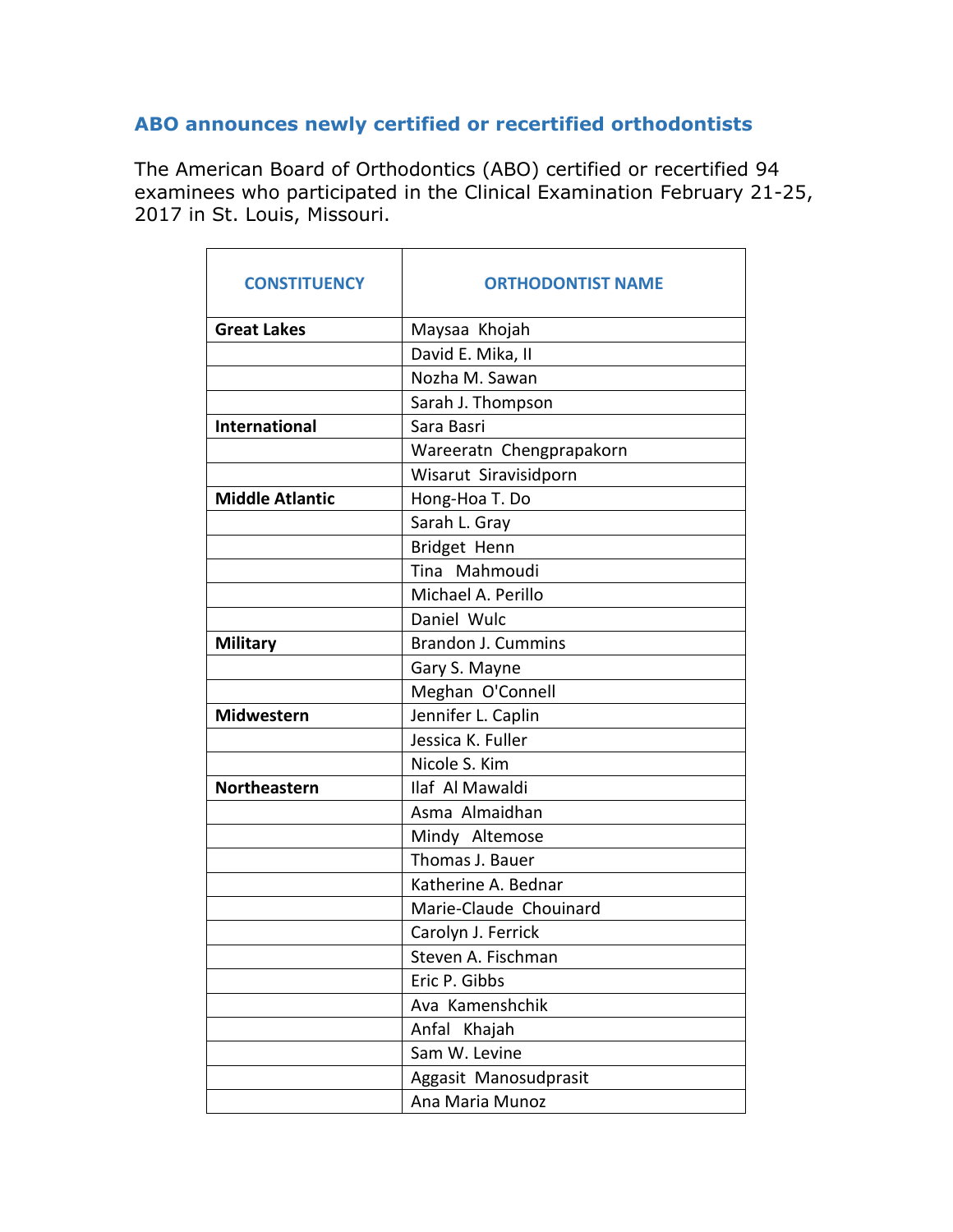|                       | Hector Pena             |
|-----------------------|-------------------------|
|                       | Tatiya Ungphakorn       |
|                       | Carlin E. Weaver        |
|                       | Chaninah L. Zweihorn    |
| <b>Pacific Coast</b>  | Tarek Abousheta         |
|                       | Tanya Z. Al-Talib       |
|                       | Sona Bekmezian          |
|                       | Ralph A. Callender, III |
|                       | HyeRan Choo             |
|                       | Choon Chung             |
|                       | Matthew J. Cozin        |
|                       | Amir Dadgar-Yeganeh     |
|                       | Brittany H. Fischer     |
|                       | Ninette Hacopian        |
|                       | Santhosh Jayachandran   |
|                       | Matthew W. Joosse       |
|                       | Elysa R. Kahan          |
|                       | David B. Kennedy        |
|                       | Brandon R. Lloyd        |
|                       | Todd R. Moore           |
|                       | Christopher R. Myers    |
|                       | Jesus I. Patino, Jr.    |
|                       | Brian W. Payne          |
|                       | Armin Vahidnia          |
|                       | Sireesha Veeranki       |
|                       | Peter M. Vrontikis      |
|                       | Katherine Wong          |
|                       | Junyi Xie               |
|                       | Stephan S. Yoon         |
| <b>Rocky Mountain</b> | Mark J. Bentele         |
|                       | Andrew Glassick         |
|                       | Jonna Laslovich         |
|                       | Tony L. Skanchy         |
| Southern              | Christopher L. Baker    |
|                       | Patrick D. Barnes       |
|                       | Kathryn T. Bullwinkel   |
|                       | Guy W. Favaloro         |
|                       | Christopher G. Gibson   |
|                       | Adam S. Gordon          |
|                       | Khaled D. Hamdallah     |
|                       | Joseph R. Jones         |